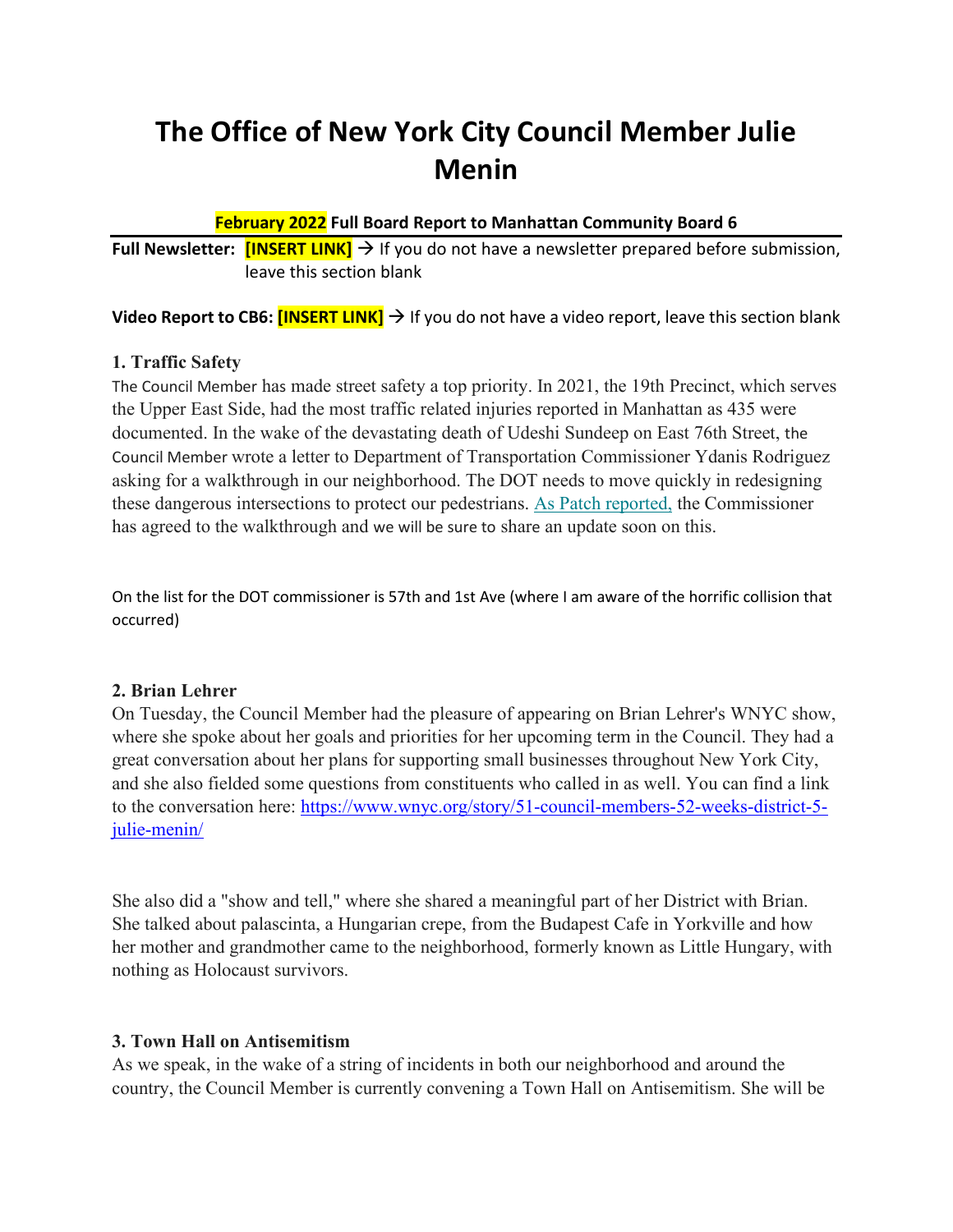partnering with law enforcement officials, government agencies, other and elected offices to put on this event. It's happening via Zoom tonight at 7pm. The registration link (if you are interested) is here:

[https://museumoftolerance.zoom.us/webinar/register/WN\\_tHWZ20f3S0iYDly8G24m3Q](https://museumoftolerance.zoom.us/webinar/register/WN_tHWZ20f3S0iYDly8G24m3Q)

#### **4. Queensboro Bridge Construction**

The DOT informed us that Queensboro Bridge Upper Deck construction plans originally slated for completion this year would be delayed until at least December 2023. These lane closures will cause devastating traffic, and this also means that the much-needed safety improvement of separating the pedestrian and bike paths on the bridge will not happen until 2024 now. [As](https://juliefornyc.us1.list-manage.com/track/click?u=b738d6898c853d0a6af7bc185&id=886c0db83e&e=372e91f0c1)  [AMNY reported,](https://juliefornyc.us1.list-manage.com/track/click?u=b738d6898c853d0a6af7bc185&id=886c0db83e&e=372e91f0c1) the Council Member wrote a joint letter with her colleague, Council Member Julie Won, to express her concerns about this timeline and ask DOT to mitigate these major concerns.

#### **5. COVID Testing Consumer Protection**

In the wake of our cease and desist letter and work with the Attorney General's Office in investigating PacGenomics mobile COVID Testing sites, we received a response. However, PacGenomics' response was inadequate and did not address grave concerns about test return times of over one week and potential misuse of personal data. [As Patch reported,](https://juliefornyc.us1.list-manage.com/track/click?u=b738d6898c853d0a6af7bc185&id=e0542bdb6c&e=372e91f0c1) the Council Member wrote another letter to them asking for responses to these points. If you have any more issues with PacGenomics, please report them to our office at [district5@council.nyc.gov.](mailto:district5@council.nyc.gov)

#### **6. Constituent Service on Snowstorm**

After the snowstorm last weekend, our office received many concerns about the shoveling of snow on different streets. We received many complaints about access to bus stops along the M15 and M86 routes with snowbanks making it difficult for riders to board the bus. Our team worked with DSNY to get these shoveled quickly and allow people to access mass transit with ease once more.

#### **7. Community Board w/ SBS Commissioner**

On Monday, February 7, the Council Member spoke at the Community Board 8 Small Business Committee Meeting with SBS Commissioner Kevin Kim. Commissioner Kim and Julie discussed plans to work together on critical small businesses issues in the city and their important policy priorities.